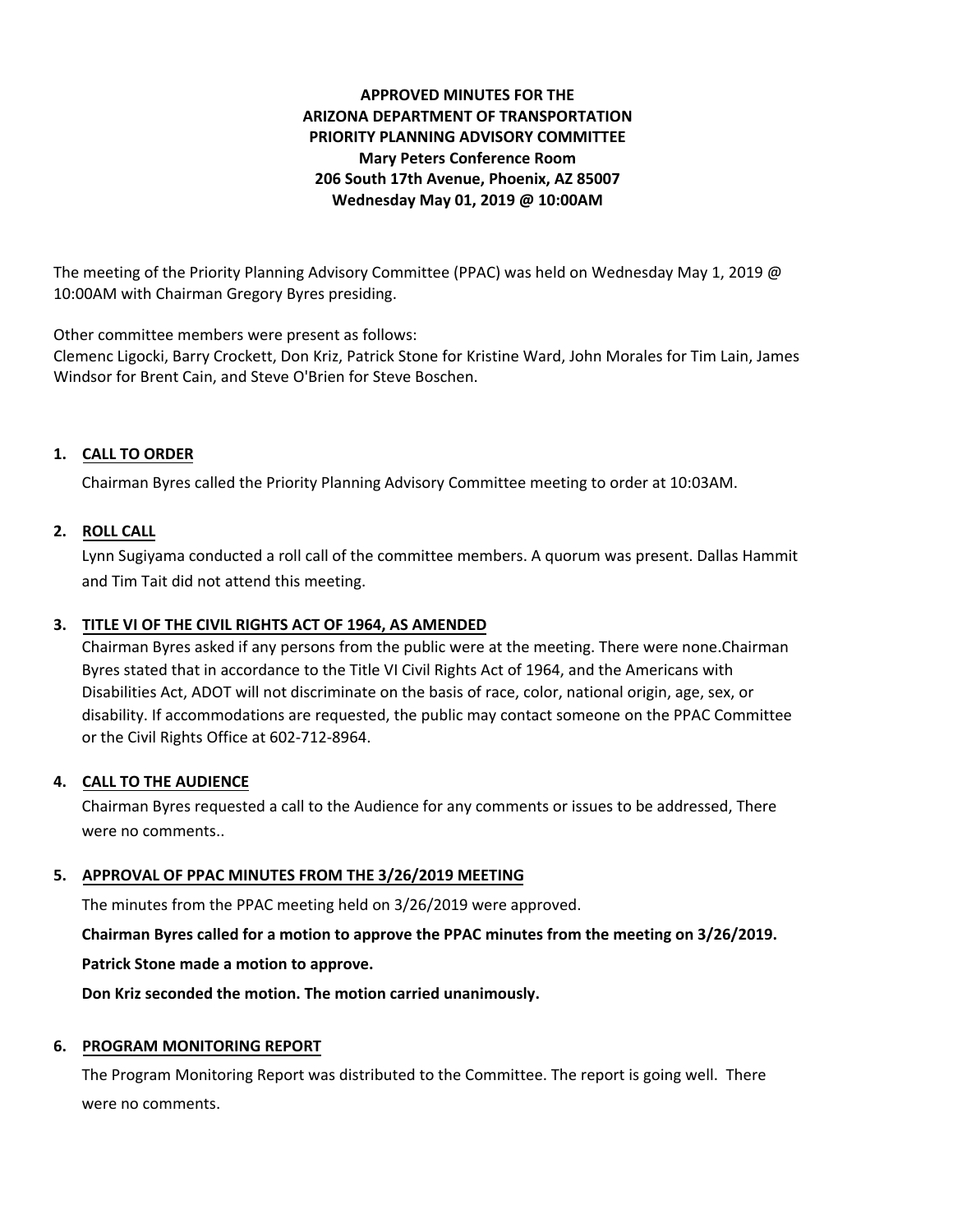#### **2019-2024 TRANSPORTATION FACILITIES CONSTRUCTION: DISCUSSION AND POSSIBLE ACTION ON PROGRAM & PROJECT MODIFICATIONS**

| $7-1$ | Route & MP:                |                                |
|-------|----------------------------|--------------------------------|
|       | <b>Project Name:</b>       | <b>Cattail Cove State Park</b> |
|       | Type of Work:              | Roadway Reconstruction         |
|       | County:                    | Mohave                         |
|       | District:                  | <b>Northwest</b>               |
|       | Schedule:                  |                                |
|       | Project:                   | M710201C TIP#: 101107          |
|       | <b>Project Manager:</b>    | Craig Regulski                 |
|       | <b>Program Amount:</b>     | \$0                            |
|       | <b>New Program Amount:</b> | \$1,000,000                    |
|       | <b>Requested Action:</b>   | Establish a new project.       |

**Item 7-1 was presented by: Craig Regulski Chairman called for a motion to approve Item 7-1. Patrick Stone made the motion to approve. Steve O'Brien seconded the motion. Motion carried unanimously** 

| $7-2$ | Route & MP:                |                          |
|-------|----------------------------|--------------------------|
|       | <b>Project Name:</b>       | Patagonia State Park     |
|       | <b>Type of Work:</b>       | Paving                   |
|       | County:                    | Santa Cruz               |
|       | District:                  | Southcentral             |
|       | Schedule:                  |                          |
|       | Project:                   | M711401C TIP#: 101106    |
|       | <b>Project Manager:</b>    | Craig Regulski           |
|       | <b>Program Amount:</b>     | \$0                      |
|       | <b>New Program Amount:</b> | \$415,000                |
|       | <b>Requested Action:</b>   | Establish a new project. |

**Item 7-2 was presented by: Craig Regulski Chairman called for a motion to approve Item 7-2. Patrick Stone made the motion to approve. Steve O'Brien seconded the motion. Motion carried unanimously**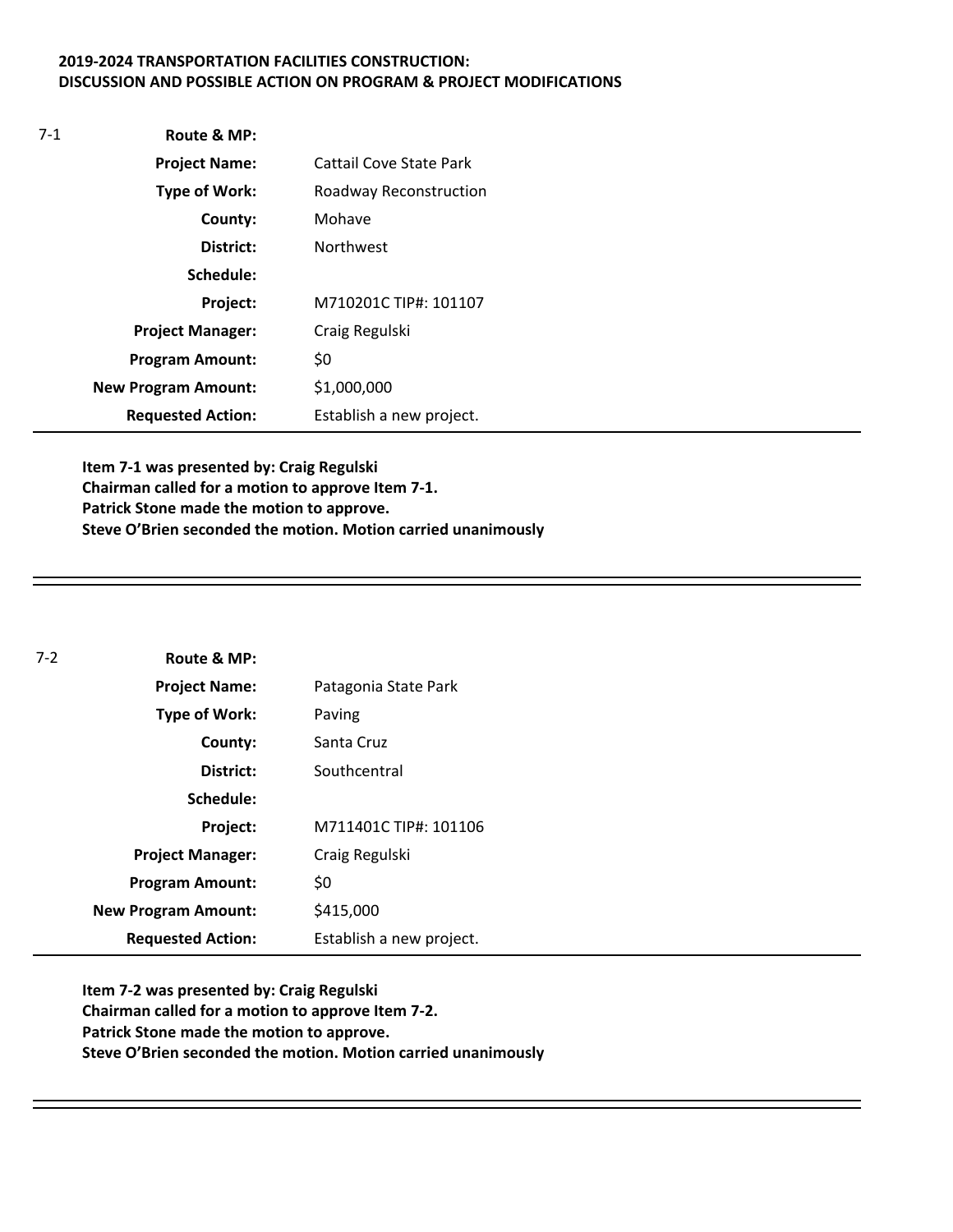| $7-3$ | Route & MP:                | I-10 @ MP 17                       |
|-------|----------------------------|------------------------------------|
|       | <b>Project Name:</b>       | Quartzsite & Gila Bend Signals     |
|       | <b>Type of Work:</b>       | <b>Upgrade Signal Connectivity</b> |
|       | County:                    | La Paz                             |
|       | District:                  |                                    |
|       | Schedule:                  |                                    |
|       | Project:                   | F026601X TIP#: 101078              |
|       | <b>Project Manager:</b>    | Illya Riske                        |
|       | <b>Program Amount:</b>     | \$0                                |
|       | <b>New Program Amount:</b> | \$65,000                           |
|       | <b>Requested Action:</b>   | <b>Establish Project</b>           |

**Item 7-3 was presented by: Illya Riske Chairman called for a motion to approve Item 7-3. James Windsor made the motion to approve. Barry Crockett seconded the motion. Motion carried unanimously** 

| $7-4$ | Route & MP:                | SR-69 @ MP 284                                      |
|-------|----------------------------|-----------------------------------------------------|
|       | <b>Project Name:</b>       | TRUWOOD DR - FAIN RD                                |
|       | <b>Type of Work:</b>       | <b>CONSTRUCT RAISED CURB MEDIAN</b>                 |
|       | County:                    | Yavapai                                             |
|       | District:                  | <b>Northwest</b>                                    |
|       | Schedule:                  | FY 2019                                             |
|       | Project:                   | F006101C TIP#: 8323                                 |
|       | <b>Project Manager:</b>    | Jeffrey Davidson                                    |
|       | <b>Program Amount:</b>     | \$2,500,000                                         |
|       | <b>New Program Amount:</b> | \$2,500,000                                         |
|       | <b>Requested Action:</b>   | Change in Scope; Change in Name; Change in Schedule |

**Item 7-4 was presented by: Jeffrey Davidson Chairman called for a motion to approve Item 7-4. James Windsor made the motion to approve. Barry Crockett seconded the motion. Motion carried unanimously**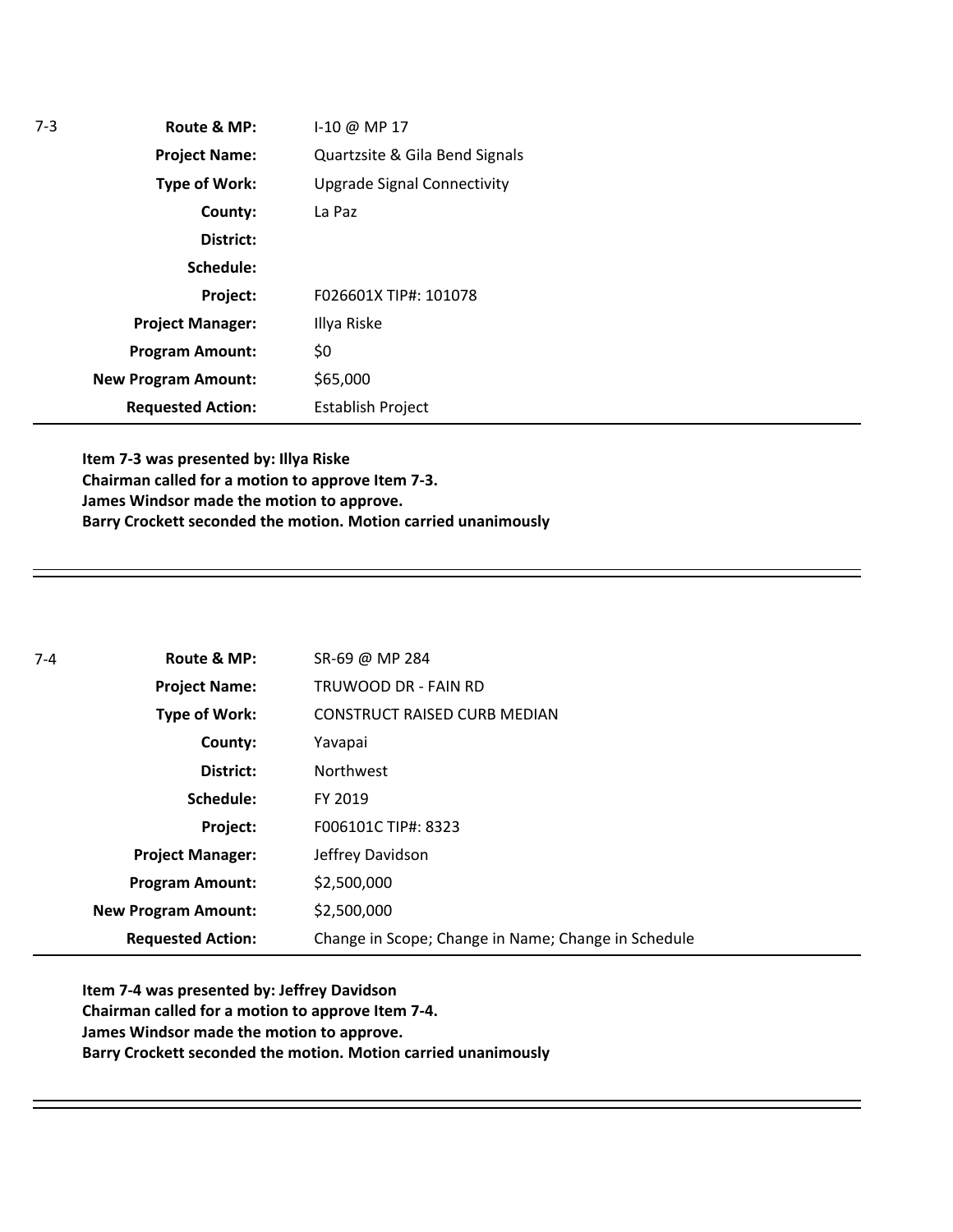| $7-5$ | Route & MP:                | $1-15 \text{ } \textcircled{a}$ MP $9.0$ |
|-------|----------------------------|------------------------------------------|
|       | <b>Project Name:</b>       | VIRGIN RIVER BRIDGE NUMBER 1 STR #1089   |
|       | <b>Type of Work:</b>       | <b>CONSTRUCT BRIDGE REPLACEMENT</b>      |
|       | County:                    | Mohave                                   |
|       | District:                  | Northcentral                             |
|       | Schedule:                  | FY 2020                                  |
|       | Project:                   | H876001D TIP#: 10219                     |
|       | <b>Project Manager:</b>    | Jennifer Acuna                           |
|       | <b>Program Amount:</b>     | \$3,196,000                              |
|       | <b>New Program Amount:</b> | \$4,479,000                              |
|       | <b>Requested Action:</b>   | Increase design funding.                 |

**Item 7-5 was presented by: Rimpal Shah Chairman called for a motion to approve Item 7-5. Patrick Stone made the motion to approve. Clemenc Ligocki seconded the motion. Motion carried unanimously.**

| 7-6 | Route & MP:                | SR-89A @ MP 374.0                   |  |
|-----|----------------------------|-------------------------------------|--|
|     | <b>Project Name:</b>       | SR 89A at SR 179                    |  |
|     | Type of Work:              | <b>CONSTRUCT RT TURN SLIP LANES</b> |  |
|     | County:                    | Coconino                            |  |
|     | District:                  | Northcentral                        |  |
|     | Schedule:                  |                                     |  |
|     | Project:                   | F020601D TIP#: 101105               |  |
|     | <b>Project Manager:</b>    | Jennifer Acuna                      |  |
|     | <b>Program Amount:</b>     | \$0                                 |  |
|     | <b>New Program Amount:</b> | \$506,000                           |  |
|     | <b>Requested Action:</b>   | Establish new design project.       |  |

**Item 7-6 was presented by: Rimpal Shah Chairman called for a motion to approve Item 7-6. Steve O'Brien made the motion to approve. Clemenc Ligocki seconded the motion. Motion carried unanimously**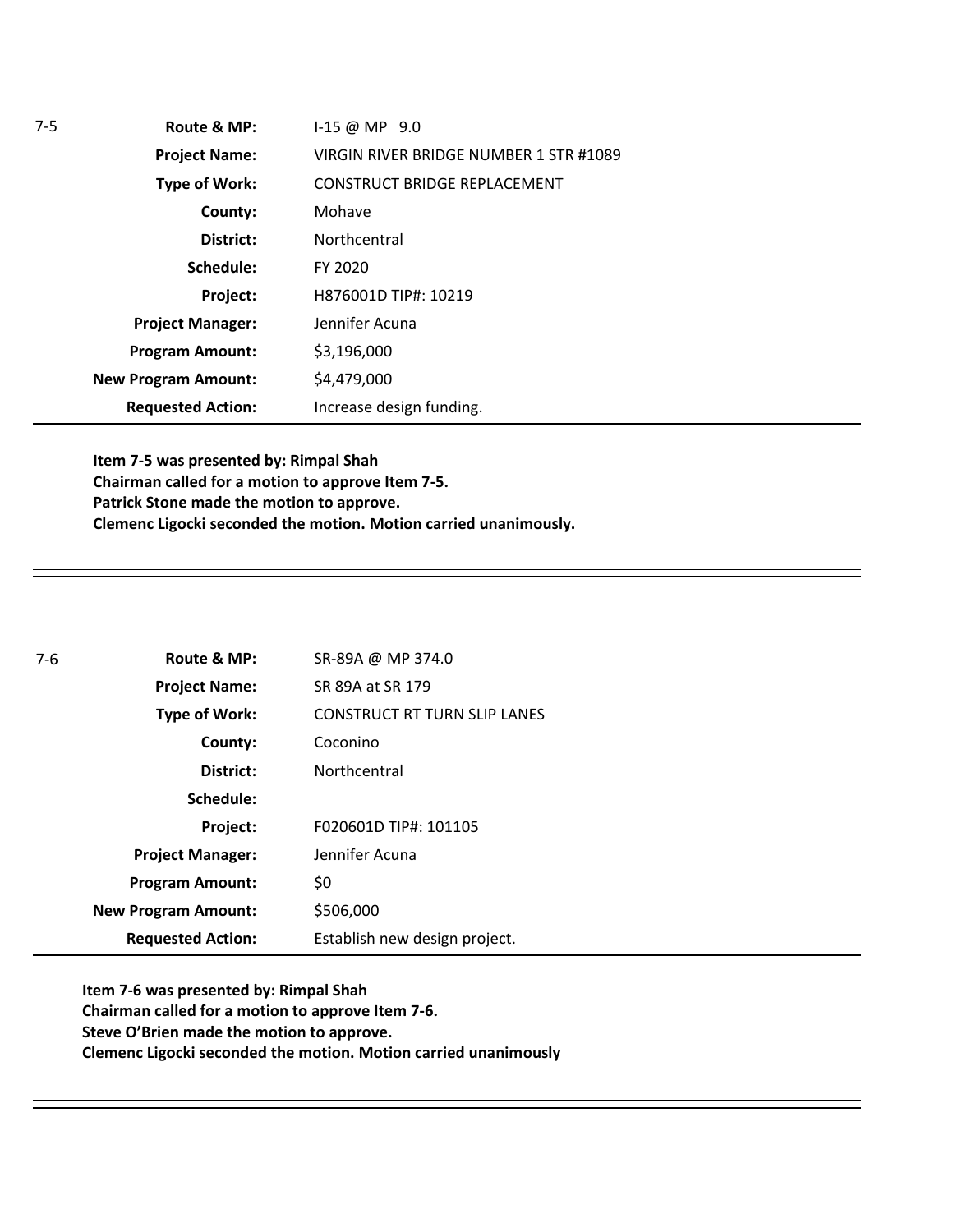| $7-7$ | Route & MP:                | I-40B @ MP 0.0           |
|-------|----------------------------|--------------------------|
|       | <b>Project Name:</b>       | Beaver St - Steves Blyd  |
|       | <b>Type of Work:</b>       | Safety Upgrades          |
|       | County:                    | Coconino                 |
|       | District:                  |                          |
|       | Schedule:                  |                          |
|       | Project:                   | F026801C TIP#: 101103    |
|       | <b>Project Manager:</b>    | Jorge Vasquez            |
|       | <b>Program Amount:</b>     | \$0                      |
|       | <b>New Program Amount:</b> | \$110,000                |
|       | <b>Requested Action:</b>   | Establish a new project. |

**Item 7-7 was presented by: Jorge Vasquez Chairman called for a motion to approve Item 7-7. James Windsor made the motion to approve. Steve O'Brien seconded the motion. Motion carried unanimously** 

| 7-8 | Route & MP:                | $I-40B @ MP 0.0$         |
|-----|----------------------------|--------------------------|
|     | <b>Project Name:</b>       | Beaver St - Steves Blyd  |
|     | <b>Type of Work:</b>       | Safety Upgrades          |
|     | County:                    | Coconino                 |
|     | District:                  |                          |
|     | Schedule:                  |                          |
|     | Project:                   | F026801X TIP#: 101103    |
|     | <b>Project Manager:</b>    | Jorge Vasquez            |
|     | <b>Program Amount:</b>     | \$0                      |
|     | <b>New Program Amount:</b> | \$693,000                |
|     | <b>Requested Action:</b>   | Establish a new project. |

**Item 7-8 was presented by: Jorge Vasquez Chairman called for a motion to approve Item 7-8. James Windsor made the motion to approve. Steve O'Brien seconded the motion. Motion carried unanimously**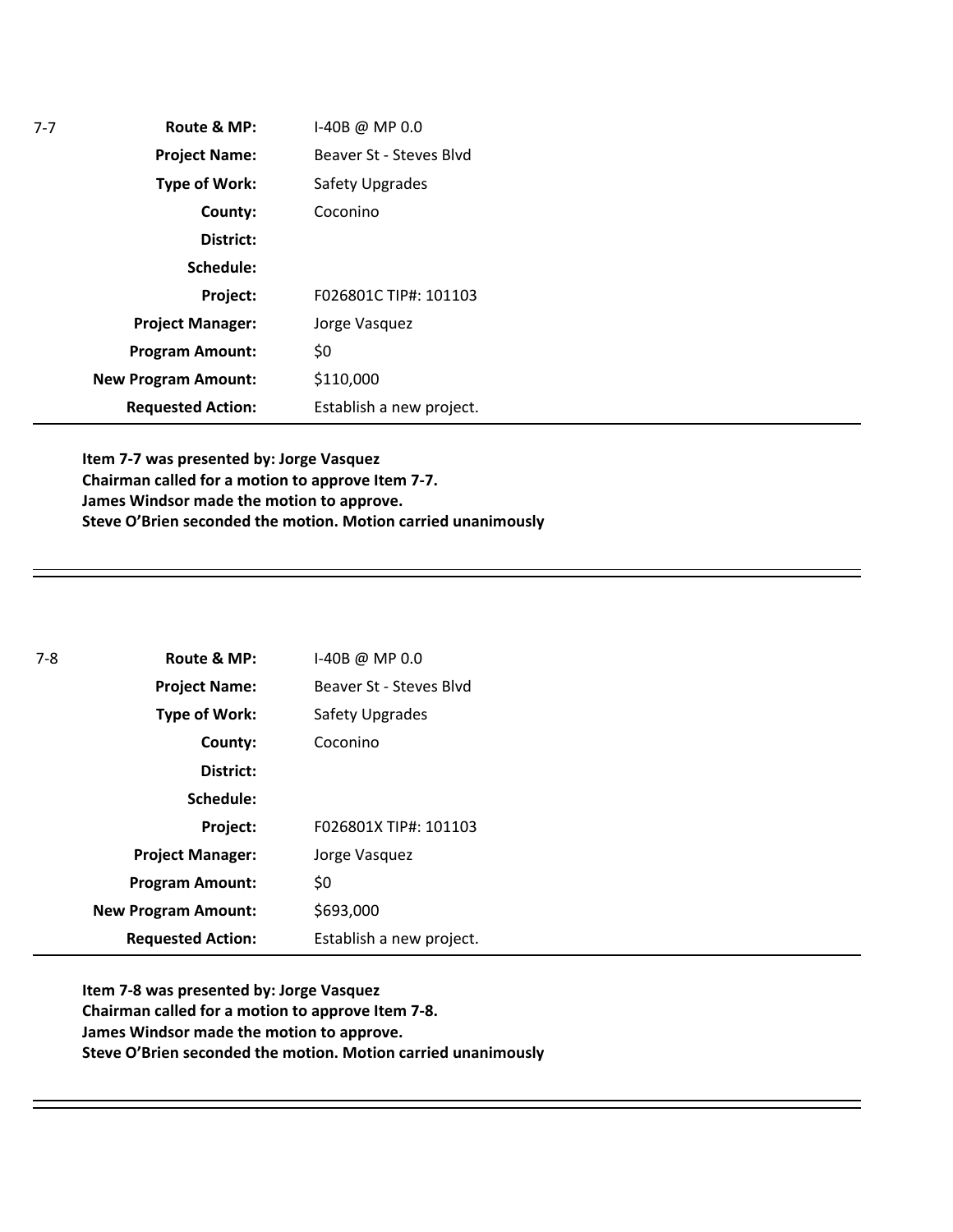| 7-9 | Route & MP:                | US-60 @ MP 0.0           |
|-----|----------------------------|--------------------------|
|     | <b>Project Name:</b>       | Northern Ave - Dysart Rd |
|     | <b>Type of Work:</b>       | Safety Upgrades          |
|     | County:                    | Maricopa                 |
|     | District:                  |                          |
|     | Schedule:                  |                          |
|     | Project:                   | F026701C TIP#: 101104    |
|     | <b>Project Manager:</b>    | Jorge Vasquez            |
|     | <b>Program Amount:</b>     | \$0                      |
|     | <b>New Program Amount:</b> | \$132,000                |
|     | <b>Requested Action:</b>   | Establish a new project. |

**Item 7-9 was presented by: Jorge Vasquez Chairman called for a motion to approve Item 7-9. James Windsor made the motion to approve. Barry Crockett seconded the motion. Motion carried unanimously** 

| $7-10$ | Route & MP:                | US-60 @ MP 0.0           |
|--------|----------------------------|--------------------------|
|        | <b>Project Name:</b>       | Northern Ave - Dysart Rd |
|        | <b>Type of Work:</b>       | <b>Safety Upgrades</b>   |
|        | County:                    | Maricopa                 |
|        | District:                  |                          |
|        | Schedule:                  |                          |
|        | Project:                   | F026701X TIP#: 101104    |
|        | <b>Project Manager:</b>    | Jorge Vasquez            |
|        | <b>Program Amount:</b>     | \$0                      |
|        | <b>New Program Amount:</b> | \$1,030,000              |
|        | <b>Requested Action:</b>   | Establish a new project  |

**Item 7-10 was presented by: Jorge Vasquez Chairman called for a motion to approve Item 7-10. James Windsor made the motion to approve. Barry Crockett seconded the motion. Motion carried unanimously**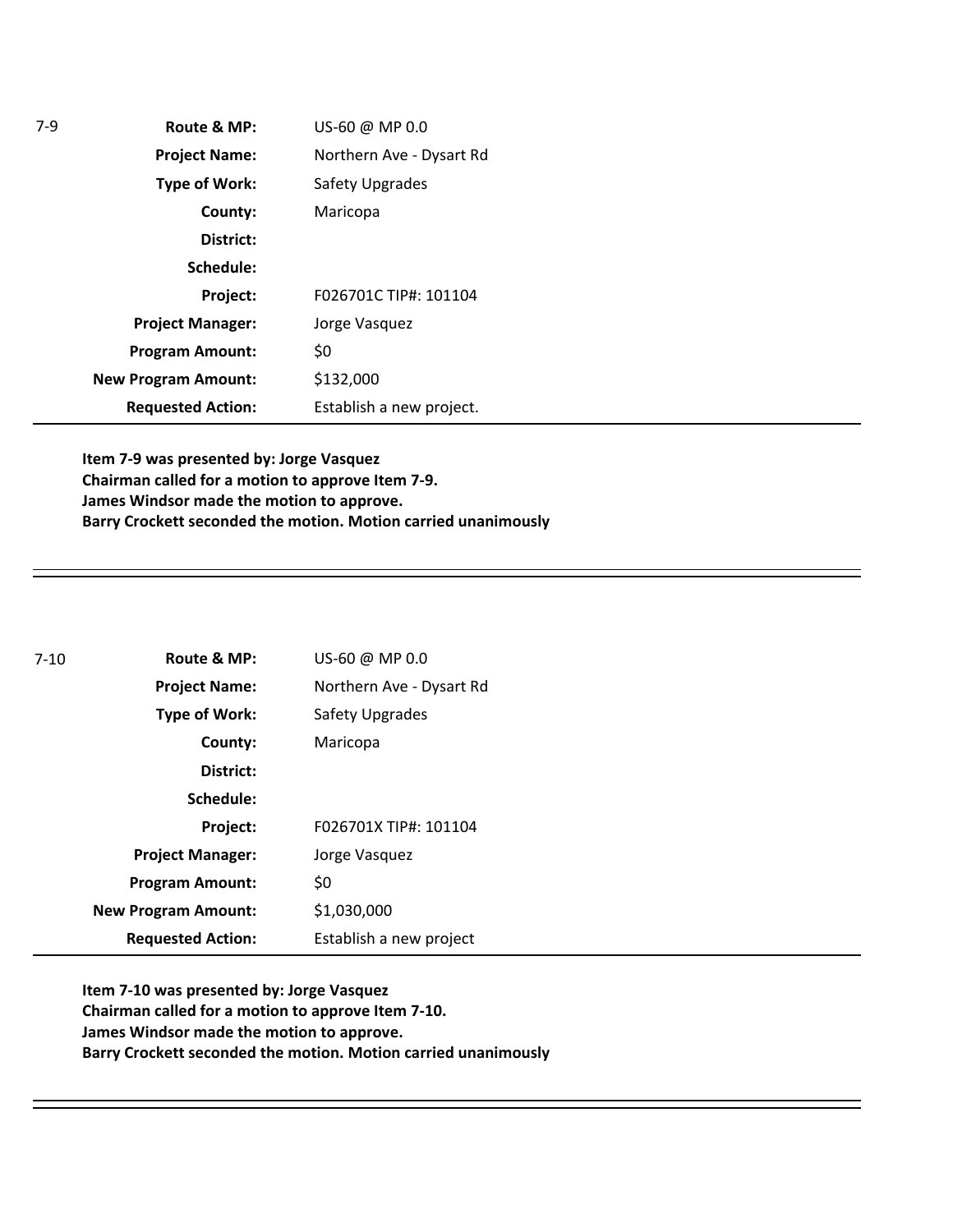| 7-11 | Route & MP:                | SR-303L @ MP 105                        |
|------|----------------------------|-----------------------------------------|
|      | <b>Project Name:</b>       | MC85 - VAN BUREN ST                     |
|      | <b>Type of Work:</b>       | <b>Construct New Roadway</b>            |
|      | County:                    | Maricopa                                |
|      | District:                  |                                         |
|      | Schedule:                  | <b>FY 20FY19</b>                        |
|      | Project:                   | TIP#: 8899                              |
|      | <b>Project Manager:</b>    | Myrna Bondoc                            |
|      | <b>Program Amount:</b>     | \$25,700,000                            |
|      | <b>New Program Amount:</b> | \$0                                     |
|      | <b>Requested Action:</b>   | Defer Design and ROW from FY19 to FY20. |

**Item 7-11 was presented by: Myrna Bondoc Chairman called for a motion to approve Item 7-11. Patrick Stone made the motion to approve. Steve O'Brien seconded the motion. Motion carried unanimously** 

| 7-12 | Route & MP:                | SR-85 @ MP 153.2                      |
|------|----------------------------|---------------------------------------|
|      | <b>Project Name:</b>       | <b>WARNER STREET BRIDGE</b>           |
|      | <b>Type of Work:</b>       | <b>CONSTRUCT NEW BRIDGE</b>           |
|      | County:                    | Maricopa                              |
|      | District:                  | Southwest                             |
|      | Schedule:                  | FY 2019                               |
|      | Project:                   | H800601C TIP#: 44811                  |
|      | <b>Project Manager:</b>    | Myrna Bondoc                          |
|      | <b>Program Amount:</b>     | \$5,300,000                           |
|      | <b>New Program Amount:</b> | \$0                                   |
|      | <b>Requested Action:</b>   | Defer construction from FY19 to FY20. |

**Item 7-12 was presented by: Myrna Bondoc Chairman called for a motion to approve Item 7-12. Patrick Stone made the motion to approve. Steve O'Brien seconded the motion. Motion carried unanimously**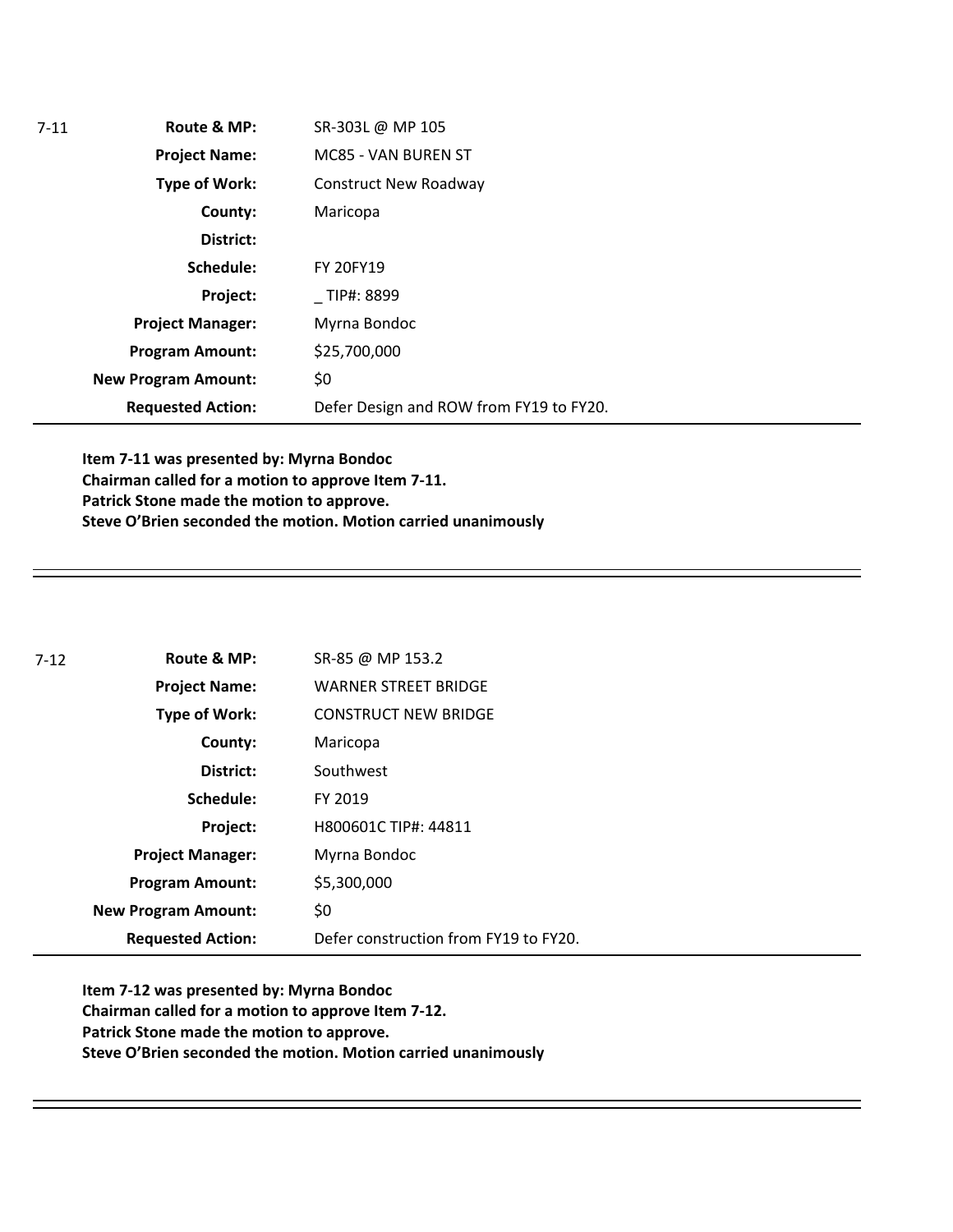| $7-13$ | Route & MP:                | US-60 @ MP 192.0                                      |
|--------|----------------------------|-------------------------------------------------------|
|        | <b>Project Name:</b>       | <b>CRISMON RD - IDAHO RD</b>                          |
|        | Type of Work:              | <b>CONSTRUCT FMS</b>                                  |
|        | County:                    | Maricopa                                              |
|        | District:                  | Central                                               |
|        | Schedule:                  | FY 2019                                               |
|        | Project:                   | F019501D TIP#: 5726                                   |
|        | <b>Project Manager:</b>    | Myrna Bondoc                                          |
|        | <b>Program Amount:</b>     | \$400,000                                             |
|        | <b>New Program Amount:</b> | \$0                                                   |
|        | <b>Requested Action:</b>   | Defer Pre-Design and Environmental from FY19 to FY20. |
|        |                            |                                                       |

**Item 7-13 was presented by: Myrna Bondoc Chairman called for a motion to approve Item 7-13. Patrick Stone made the motion to approve. Steve O'Brien seconded the motion. Motion carried unanimously** 

| 7-14 | Route & MP:                | $1-17$ @ MP 196.6                    |
|------|----------------------------|--------------------------------------|
|      | <b>Project Name:</b>       | <b>CENTRAL AVENUE BRIDGE</b>         |
|      | <b>Type of Work:</b>       | <b>CONSTRUCT GRADE SEPARATION</b>    |
|      | County:                    | Maricopa                             |
|      | District:                  | Central                              |
|      | Schedule:                  | FY 2019                              |
|      | Project:                   | F011501C TIP#: 8886                  |
|      | <b>Project Manager:</b>    | Myrna Bondoc                         |
|      | <b>Program Amount:</b>     | \$20,000,000                         |
|      | <b>New Program Amount:</b> | \$0                                  |
|      | <b>Requested Action:</b>   | Defer construction from FY19 to FY20 |

**Item 7-14 was presented by: Myrna Bondoc Chairman called for a motion to approve Item 7-14. Patrick Stone made the motion to approve. Steve O'Brien seconded the motion. Motion carried unanimously**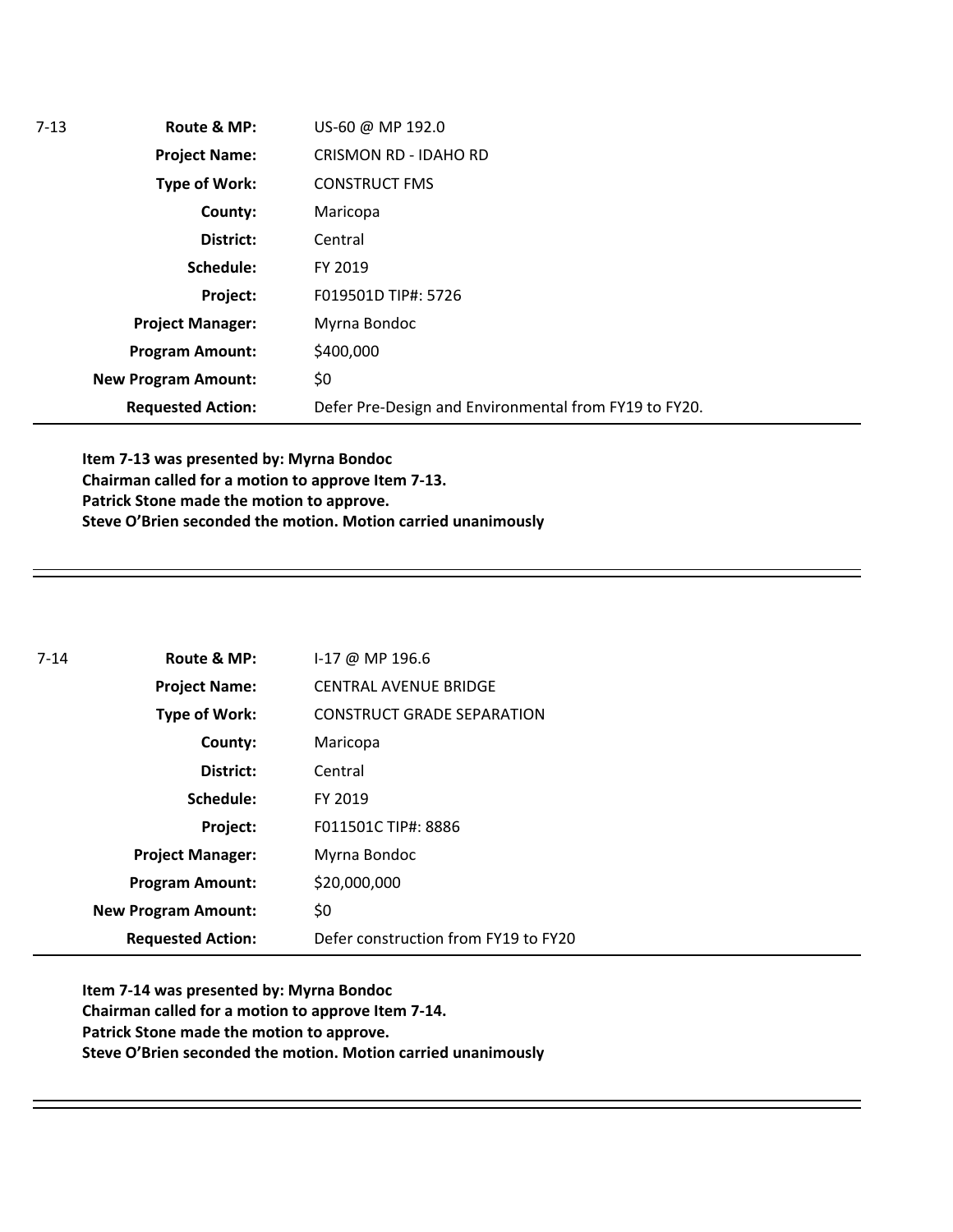| SR-303L @ MP 125.2                     |
|----------------------------------------|
| HAPPY VALLEY PKWY - LAKE PLEASANT PKWY |
| <b>CONSTRUCT GENERAL PURPOSE LANE</b>  |
| Maricopa                               |
| Central                                |
| FY 2019                                |
| F011601C TIP#: 9140                    |
| Myrna Bondoc                           |
| \$36,200,000                           |
| \$0                                    |
| Defer construction from FY19 to FY20.  |
|                                        |

**Item 7-15 was presented by: Myrna Bondoc Chairman called for a motion to approve Item 7-15. Patrick Stone made the motion to approve. Steve O'Brien seconded the motion. Motion carried unanimously** 

| $7 - 16$ | Route & MP:                | I-17 @ MP 197.0                                      |
|----------|----------------------------|------------------------------------------------------|
|          | <b>Project Name:</b>       | I-10 SPLIT - 19TH AVE                                |
|          | Type of Work:              | <b>DESIGN WIDENING</b>                               |
|          | County:                    | Maricopa                                             |
|          | District:                  | Central                                              |
|          | Schedule:                  | FY 2019                                              |
|          | Project:                   | H756301L TIP#: 8890                                  |
|          | <b>Project Manager:</b>    | Myrna Bondoc                                         |
|          | <b>Program Amount:</b>     | \$5,850,000                                          |
|          | <b>New Program Amount:</b> | \$0                                                  |
|          | <b>Requested Action:</b>   | Defer predesign and environmental from FY19 to FY20. |

**Item 7-16 was presented by: Myrna Bondoc Chairman called for a motion to approve Item 7-16. Patrick Stone made the motion to approve. Steve O'Brien seconded the motion. Motion carried unanimously**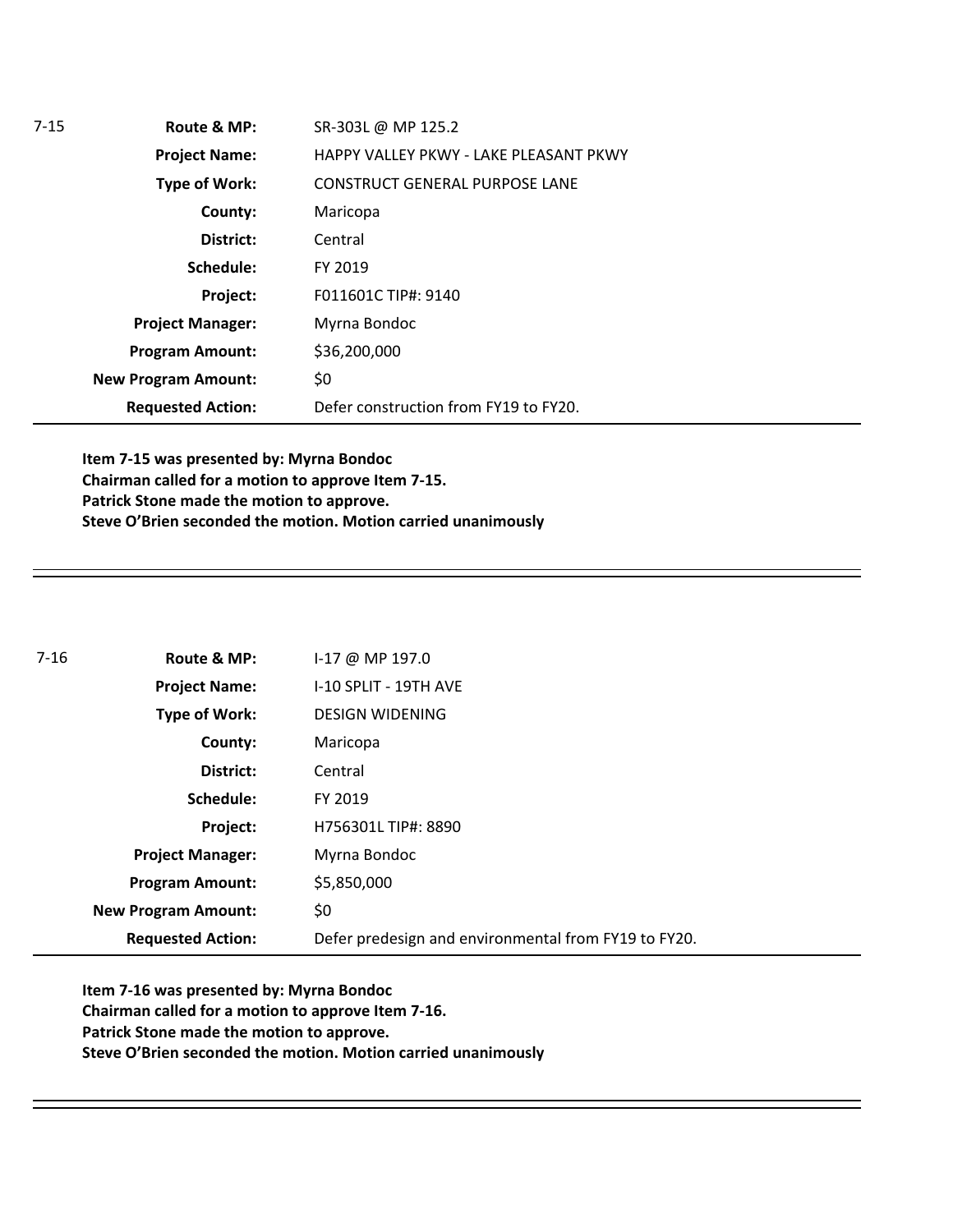| $7-17$ | Route & MP:                | US-60 @ MP 226.0                   |
|--------|----------------------------|------------------------------------|
|        | <b>Project Name:</b>       | <b>SUPERIOR - GILA COUNTY LINE</b> |
|        | <b>Type of Work:</b>       | PAVEMENT REHABILITATION            |
|        | County:                    | Pinal                              |
|        | District:                  | Southeast                          |
|        | Schedule:                  | FY 20 FY19                         |
|        | Project:                   | F016501C TIP#: 9118                |
|        | <b>Project Manager:</b>    | <b>Richard Wallace</b>             |
|        | <b>Program Amount:</b>     | \$9,500,000                        |
|        | <b>New Program Amount:</b> | \$10,900,000                       |
|        | <b>Requested Action:</b>   | Increase budget.                   |

**Item 7-17 was presented by: Richard Wallace Chairman called for a motion to approve Item 7-17. Patrick Stone made the motion to approve. Steve O'Brien seconded the motion. Motion carried unanimously** 

| 7-18 | Route & MP:                | $1-40 \omega$ MP 256.0                 |
|------|----------------------------|----------------------------------------|
|      | <b>Project Name:</b>       | LITTLE COLORADO BRIDGE #1596 AND #1597 |
|      | Type of Work:              | <b>MINOR BRIDGE REPAIR</b>             |
|      | County:                    | Navajo                                 |
|      | District:                  | Northcentral                           |
|      | Schedule:                  | FY 2019                                |
|      | Project:                   | F017701C TIP#: 9290                    |
|      | <b>Project Manager:</b>    | <b>Richard Wallace</b>                 |
|      | <b>Program Amount:</b>     | \$500,000                              |
|      | <b>New Program Amount:</b> | \$1,500,000                            |
|      | <b>Requested Action:</b>   | Increase budget.                       |

**Item 7-18 was presented by: Richard Wallace Chairman called for a motion to approve Item 7-18. Barry Crockett made the motion to approve. Steve O'Brien seconded the motion. Motion carried unanimously**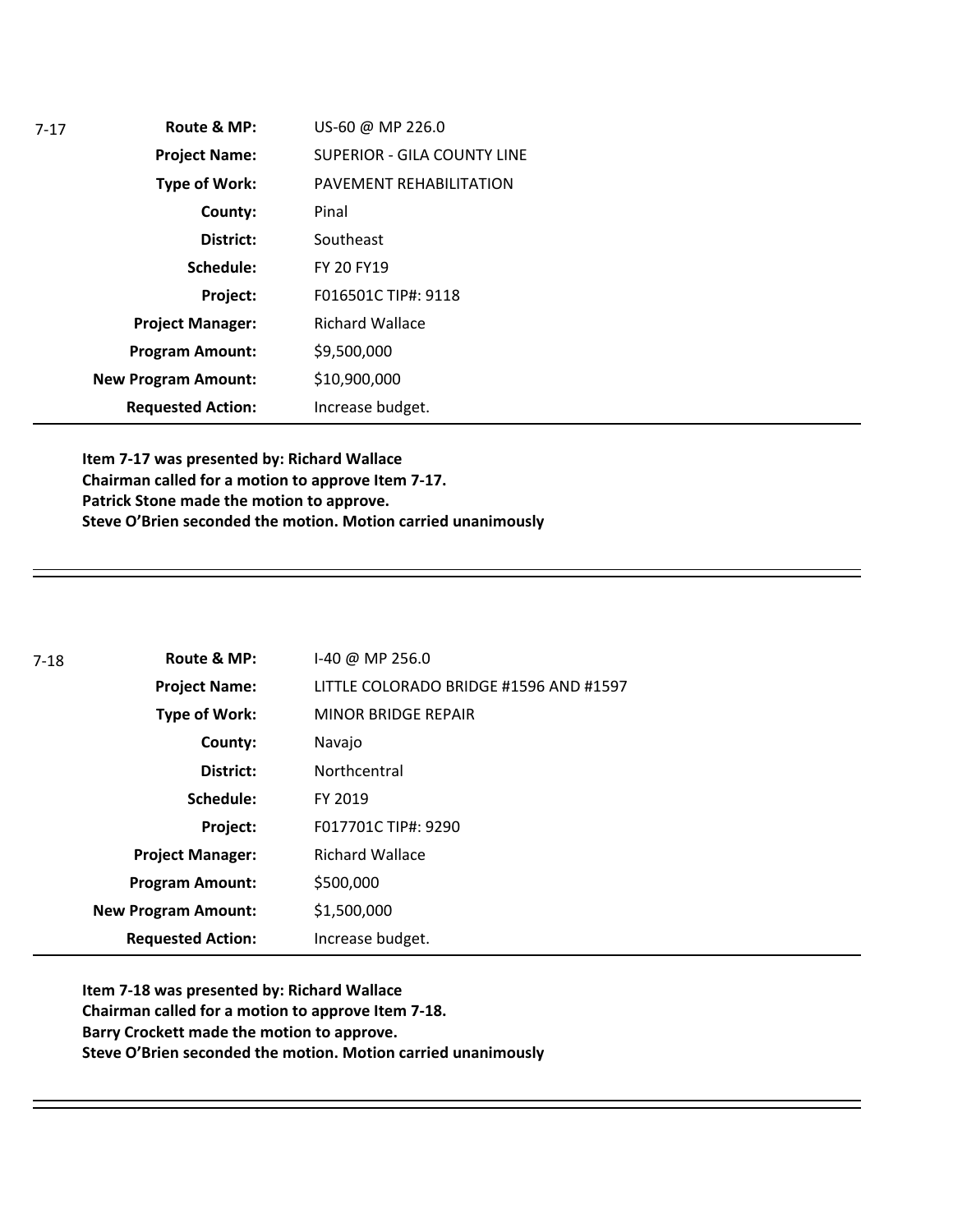| $7-19$               | Route & MP:                |                                       |
|----------------------|----------------------------|---------------------------------------|
|                      | <b>Project Name:</b>       | <b>Statewide Storm Water Modeling</b> |
| <b>Type of Work:</b> |                            | Data Collection and Modeling          |
|                      | County:                    | Statewide                             |
|                      | District:                  | Central                               |
|                      | Schedule:                  |                                       |
|                      | Project:                   | M588801X TIP#: 101099                 |
|                      | <b>Project Manager:</b>    | Steven Olmsted                        |
|                      | <b>Program Amount:</b>     | \$550,000                             |
|                      | <b>New Program Amount:</b> | \$625,000                             |
|                      | <b>Requested Action:</b>   | Increase Budget.                      |

**Item 7-19 was presented by: Steven Olmsted Chairman called for a motion to approve Item 7-19. Patrick Stone made the motion to approve. James Windsor seconded the motion. Motion carried unanimously**

| $7 - 20$ | Route & MP:                | $1-17$ @ MP 208.5                |
|----------|----------------------------|----------------------------------|
|          | <b>Project Name:</b>       | PEORIA AVE - GREENWAY RD         |
|          | <b>Type of Work:</b>       | <b>CONSTRUCTION FOR DRAINAGE</b> |
|          | County:                    | Maricopa                         |
|          | District:                  | Central                          |
|          | Schedule:                  | FY 2019                          |
|          | Project:                   | F015501C TIP#: 9155              |
|          | <b>Project Manager:</b>    | Tafwachi Katapa                  |
|          | <b>Program Amount:</b>     | \$27,600,000                     |
|          | <b>New Program Amount:</b> | \$34,300,000                     |
|          | <b>Requested Action:</b>   | <b>INCREASE BUDGET</b>           |

**Item 7-20 was presented by: Tafwachi Katapa Chairman called for a motion to approve Item 7-20. Steve O'Brien made the motion to approve. Patrick Stone seconded the motion. Motion carried unanimously**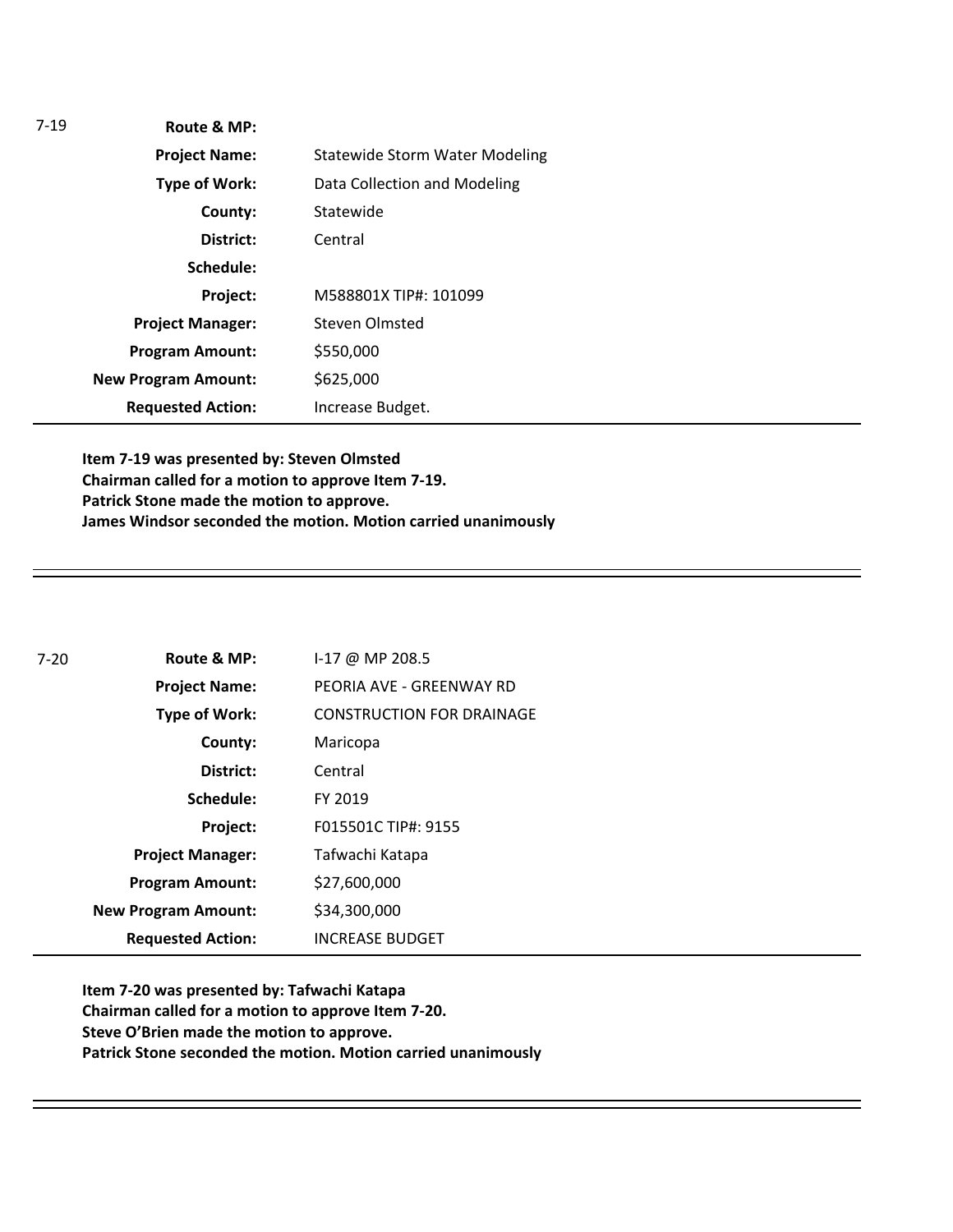| 7-21 | Route & MP:                | Local Road                    |
|------|----------------------------|-------------------------------|
|      | <b>Project Name:</b>       | ACOMA BLVD N AND PIMA DRIVE N |
|      | <b>Type of Work:</b>       | PEDESTRIAN HYBRID BEACON      |
|      | County:                    | Mohave                        |
|      | District:                  | <b>Northwest</b>              |
|      | Schedule:                  |                               |
|      | Project:                   | T020201D TIP#: 100175         |
|      | <b>Project Manager:</b>    | Trent Kelso                   |
|      | <b>Program Amount:</b>     | \$0                           |
|      | <b>New Program Amount:</b> | \$160,000                     |
|      | <b>Requested Action:</b>   | Establish New Design Project  |

**Item 7-21 was presented by: Trent Kelso Chairman called for a motion to approve Item 7-21. James Windsor made the motion to approve. Steve O'Brien seconded the motion. Motion carried unanimously** 

#### **Addendum to the May 1st PPAC Agenda**

| $8-1.$ | AIRPORT NAME:               | <b>Holbrook Municipal Airport</b>                                                                                |              |
|--------|-----------------------------|------------------------------------------------------------------------------------------------------------------|--------------|
|        | SPONSOR:                    | City of Holbrook                                                                                                 |              |
|        | AIRPORT CATEGORY:           | Public GA                                                                                                        |              |
|        | SCHEDULE:                   | FY 2019-2023                                                                                                     |              |
|        | <b>PROJECT#:</b>            | E9M2C                                                                                                            |              |
|        | <b>PROGRAM AMOUNT:</b>      | New Project                                                                                                      |              |
|        | <b>PROJECT MANAGER:</b>     | Lisa Yahraus                                                                                                     |              |
|        | <b>PROJECT DESCRIPTION:</b> | Rehabilitate Runway Lighting 3/21; Install Runway<br>Vertical Visual Guidance System, & Install Misc<br>NAVAIDS. |              |
|        | <b>REQUESTED ACTION:</b>    | Recommend STB approval.                                                                                          |              |
|        |                             |                                                                                                                  |              |
|        | <b>FUNDING SOURCES:</b>     | FAA                                                                                                              | \$510,450.00 |
|        |                             | <b>Sponsor</b>                                                                                                   | \$25,058.00  |
|        |                             | <b>State</b>                                                                                                     | \$25,057.00  |
|        |                             | <b>Total Program</b>                                                                                             | \$560,575.00 |

**Item 8-1 was presented by: Lisa Yahraus**

**Chairman called for a motion to approve Item 8-1.**

**Don Kriz made the motion to approve.**

**Patrick Stone seconded the motion. Motion carried unanimously**